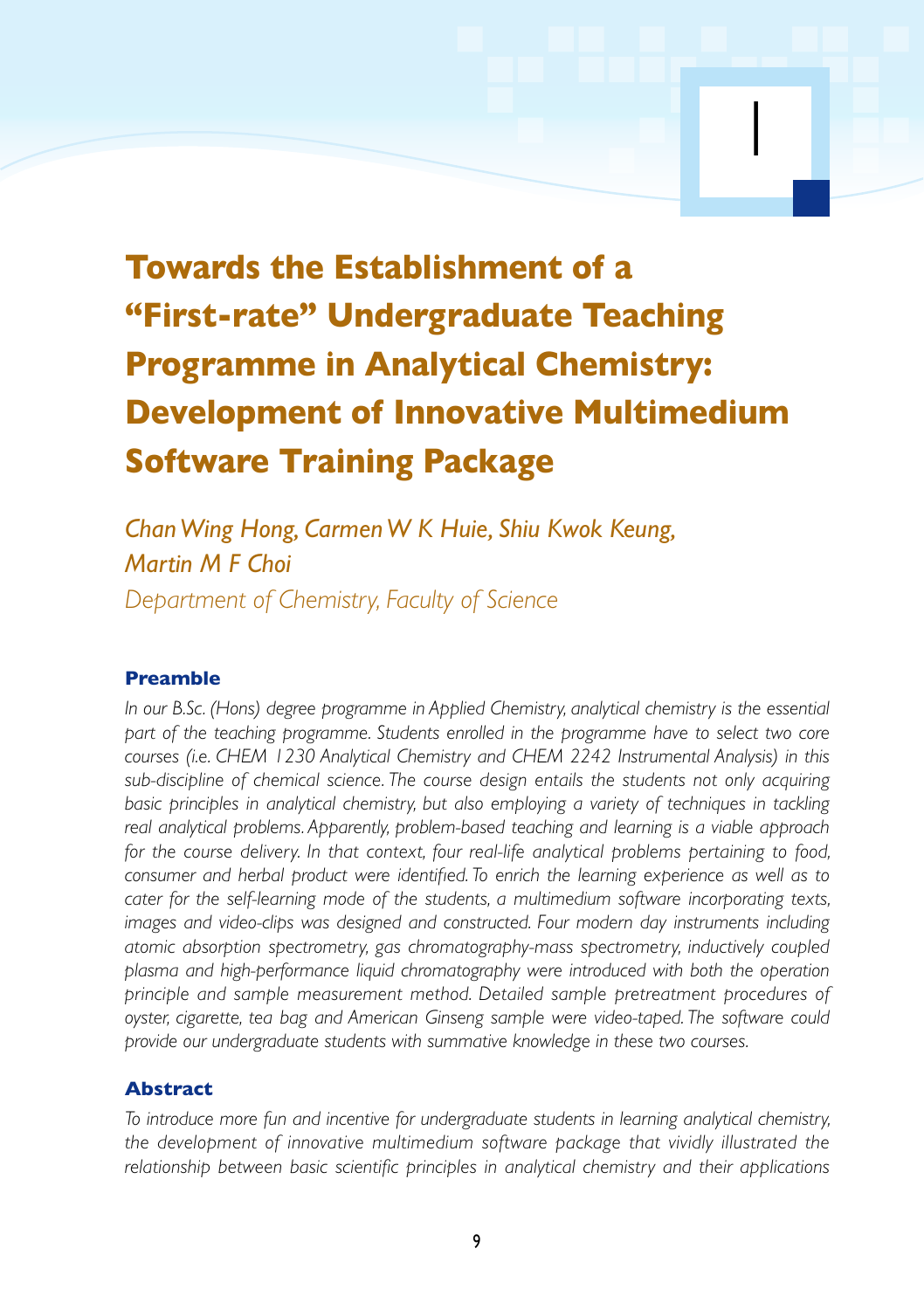*in solving real-life analytical problems relevant to Hong Kong was proposed. In this project, unique VCDs containing visual images and interesting stories were developed to allow for stepby step explanation of the analytical procedures involved in the chemical analysis of four cases, viz cadmium in oyster, nicotine in cigarettes, metals in green tea leaves and ginsenosides in American Ginseng. To tackle the analytical problems, unique sample pretreatment techniques were presented in the VCDs. Four modern day instruments including atomic absorption spectroscopy, gas chromatography-mass spectrometr y, inductive coupled plasma and high performance liquid chromatography were introduced. By directly connecting teaching materials to real-life problems in Hong Kong, the learning experience and interest of students were enhanced, as students could easily see that what they had learned in class could be immediately applied to solve some important practical problems of local relevance. Their understanding of the principle and practice of these essential pieces of instruments could lead them to better chances of finding rewarding employment after graduation.*

# **Keywords**

Cases studies, multimedium software, analytical chemistry, real-life samples

# **Introduction**

A lack of interest in science among undergraduate students is a problem not just prevalent in Hong Kong universities but appears to be on the rise for many educational institutions worldwide. To solve this significant problem, educators realise that the teaching of science has to be connected to the "fun of learning", especially for freshmen. To most young students, the fun of learning science appears to be closely related to how well the materials being taught can be directly connected to things that would impact their daily lives and future careers. As such, the availability of teaching tools that would vividly illustrate and highlight the fun and practical aspect of science would be highly valuable.

In the area of chemistry, it is common knowledge that the sub-discipline of

analytical chemistry is a favourite topic among many undergraduate students (at least in countries such as the U.S. and U.K.), since analytical chemistry is highly practical in nature and can be easily understood by students. What they learned in class can be immediately applied to solve problems encountered in society, enhancing their chances of obtaining fruitful employment (as in many fields of engineering). Unfortunately, in Hong Kong, the fun of learning and employment opportunities associated with the field of analytical chemistry appear to be not very appreciated by the undergraduate chemistry students. It is most likely due to the lack of suitable teaching materials that could be used to properly illustrate the relationship between subject matters taught in class and their practical usefulness in Hong Kong society.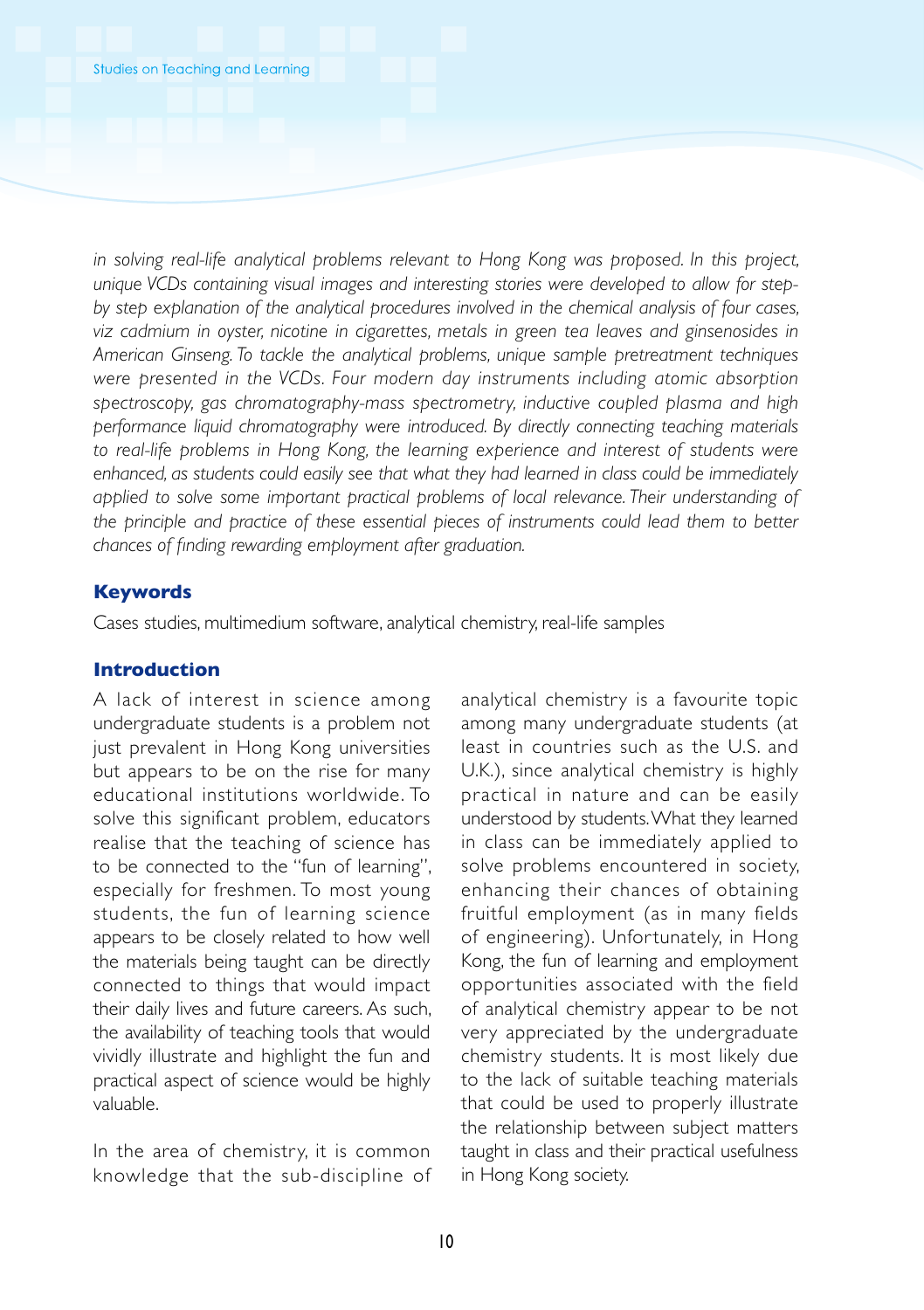The use of multimedium method has been proven to be an effective approach to assisting and enhancing teaching and learning. Unlike software packages that can be purchased commercially for the teaching of analytical chemistry, the software package developed in the project were unique and important in the sense that the working principles of various essential analytical techniques and chemical instrumentation were presented and explained alongside real-life analytical problems of direct relevance to Hong Kong. The VCDs containing visual images and step-by-step explanations of a real-life chemical analysis (just as that performed in local commercial testing laboratories) of cadmium in oyster, nicotine in cigarettes, metals in green tea leaves and ginsenosides in American Ginseng were produced. With the use of such innovative teaching materials, we hope that students would see more clearly the joy of learning analytical chemistry and that what they learned in class could really help them find jobs after graduation.

Our current undergraduate programme in Chemistry includes three analytical chemistry-related courses, namely *Analytical Chemistr y, Instrumental Analysis I & II*, and two laboratories (*Analytical Chemistry Laboratory and Instrumental Analysis Laboratory*). One major objective of developing the innovative multimedium software training package in analytical chemistry was to enhance and stimulate students' interest in learning the course materials, especially in laboratories

involving the use of different chemical instruments. Four different instrumental techniques, namely high-performance liquid chromatography (HPLC), gas chromatography-mass spectrometry (GC-MS), flame atomic absorption spectrometry (FAAS) and inductively coupled plasmaoptical emission spectrometry (ICP-OES) techniques were selected. These techniques are among the most commonly used instruments in commercial chemical testing laboratories and they offer wide applications in chemical analysis. Through the multimedium training programme, hopefully the students will be equipped with the knowledge and technical skills to solve their daily chemical analysis problems.

## **Aims and Objectives**

- 1. Development of the innovative multimedium software training package focusing on the teaching and learning of the working principles of chemical instrumentation and analytical procedures typically employed for the chemical analysis of real-life analytical samples, as illustrated by case studies obtained from local chemical testing laboratories.
- 2. Dissemination of the training package to undergraduate chemistry students as supplementary teaching materials, with the aim of enhancing and stimulating their interest of learning, as well as providing students with the knowledge concerning employment opportunities associated with analytical chemistry and chemical testing laboratories located in Hong Kong/Mainland China.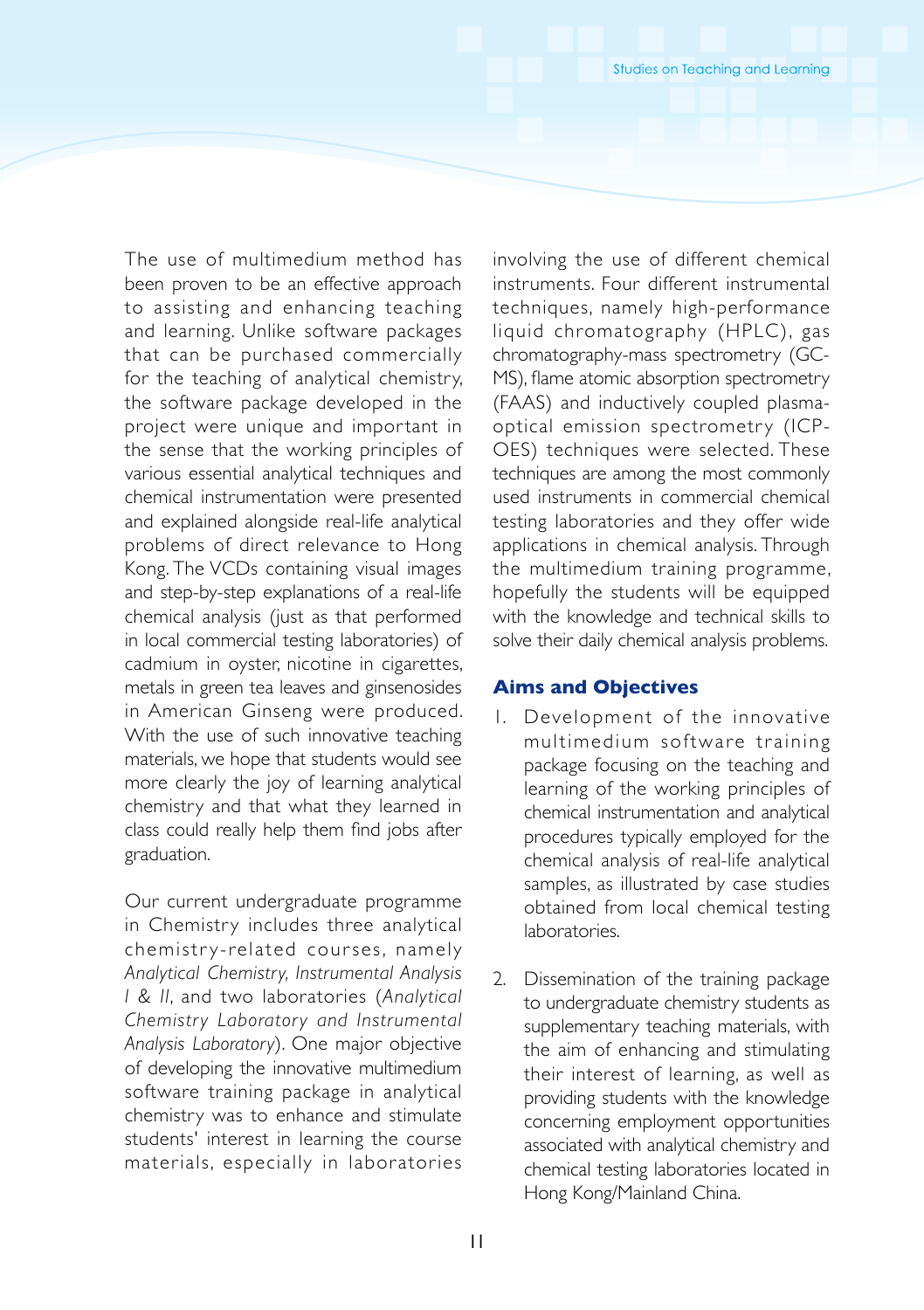## **Methodology**

The Head of the Department served as the Coordinating Investigator for the project. Three other Chemistry faculty members specialising in teaching and research in analytical chemistry were engaged as Co-investigators.

#### *Division of Labour*

Team approach was adopted for the planning, selection of teaching materials, script writing, filming of laboratory demonstration, editing of the audio-visual materials, and the production of the VCD package. The Principal Investigator oversaw and coordinated the whole project. Coinvestigators were responsible for the production of the VCDs regarding the four chosen instrumental techniques. In addition to recruiting a project assistant for the day-to-day operation of the project development, technical staff members of the Chemistry Department were called on occasionally to provide technical assistance in the handling of the instruments and the laboratory demonstration for videorecording.

Each investigator was responsible for the development of the multimedium package involving the four selected instrumental techniques in tackling of real-life analytical problems:

- 1. Analysis of Nicotine in Cigarettes
- 2. Analysis of Ginsenosides in American Ginseng
- 3. Analysis of Metals in Green Tea Leaves
- 4. Analysis of Cadmium in Oyster

#### *Contents of the VCDs*

A VCD was produced for each of the four selected instrumental techniques, namely HPLC, GC-MS, ICP, and AAS. A common format for each of the techniques was designed covering the following sections:

- 1. Principle: to provide a brief theoretical background of the instrumental technique (Skoog, et al., 1998).
- 2. Instrumentation: to provide basic understanding on the operation of the instrument (Currell, 2000).
- 3. Real-life Applications: the operation of the instrument was illustrated with the chemical analysis encountered in real life. Detailed analytical procedures for tackling daily problems including the sampling, sample pretreatment and analytical measurements were addressed. To consolidate the learning experience of the students, the sample pretreatment procedures were videotaped in the stepwise manner.

The run time for each section of the VCDs is approximately 40 minutes accompanied with English narration. Selfexplanatory slides in Powerpoint format were incorporated with each distinctive instrumental technique including sample preparation and data analysis. Each technique was seen with the proper set up of glassware, chemicals and instrument.

# **Results/Findings**

A total of four real-life analytical problems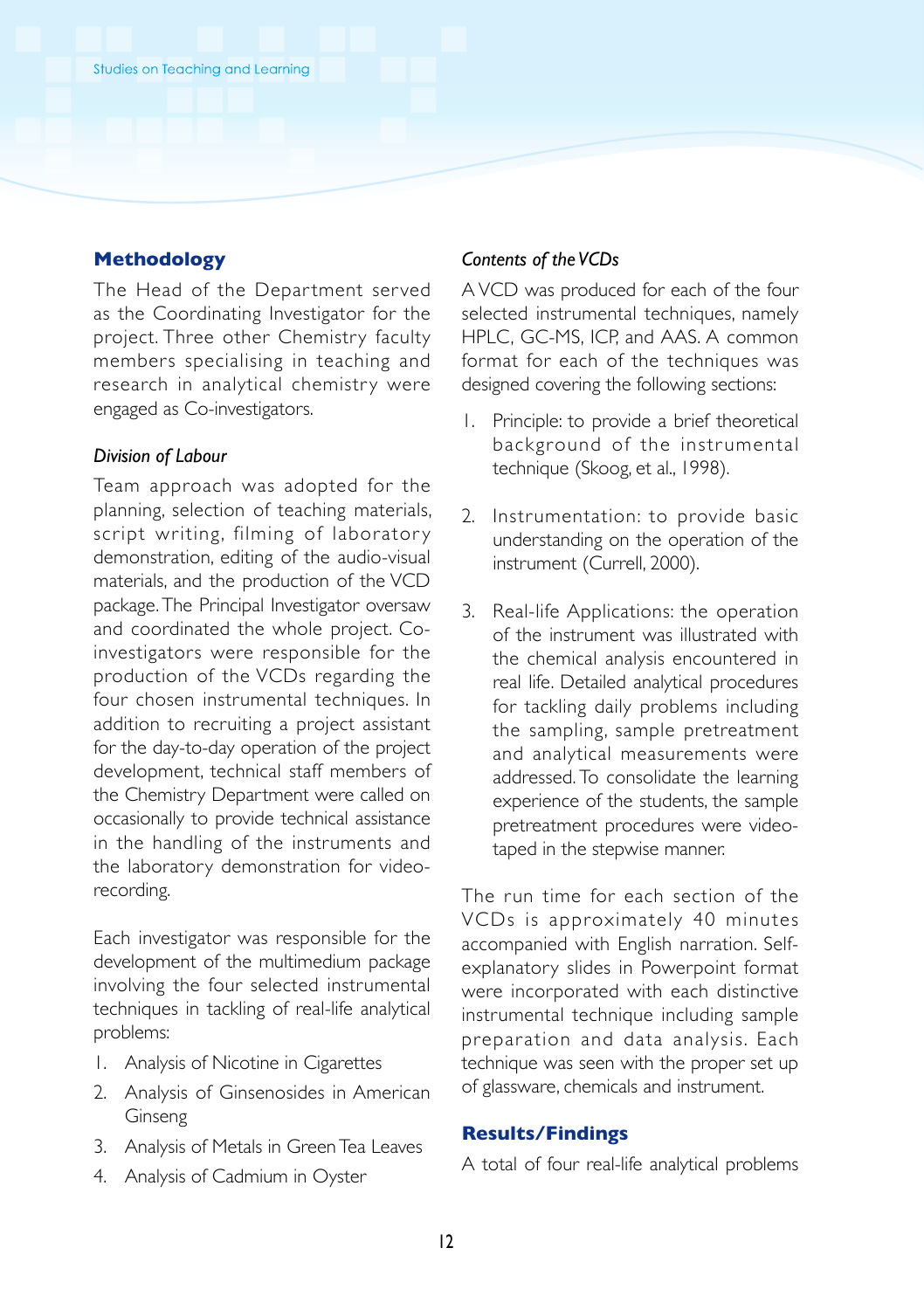were identified and the quantification of the toxic/bioactive materials from real samples was performed, using the state-ofthe-art analytical instruments (Ram, 1999 & Cancilla, 2001). Real-life problems chosen were:

- 1. Cadmium in oyster obtained from local market: the key question borne in the mind of the students might be whether the toxic metal (i.e. Cd) concentration in oyster is high enough to make it not suitable to be consumed by the public.
- 2. Nicotine content in a common brand of cigarettes (Marsella, et al., 1999): the results of the finding would provide important data to support the expanding region of "non-smoking zone" in public places.
- 3. Metal ions content in tea bags: the interesting question borne in the students' mind might be that whether the metal ions leaching from the tea bags are good or bad to our health.
- 4. Ginsenosides content in American Ginseng: the students should appreciate that the modern day analytical techniques enable TCM manufactures to produce health products with reliable quality assurance measures, they should thank the contribution of analytical chemists.

The VCD production of each of the cases comprised a Powerpoint presentation of 24-36 slides and a number of movie files

in MPEG format. Each of the presentations contained the following sections which should have sufficient materials to be presented in one lecture:

- 1. The operation principle of the instrument was presented with the real instrument housed in our laboratory.
- 2. The sample pretreatment procedures (i.e. sample digestion, extraction, separation, etc.) were shown in the stepwise manner in the movie files.
- 3. Actual steps for taking measurements for various instruments were articulated in the presentation.
- 4. The findings and data treatment methodology were given as the last part of the presentation.

#### *Key experimental findings in the activity were:*

- 1. The mean concentration of Cd in dried oyster sample determined by AAS was 11.65 mg/Kg with a standard deviation of 0.18 mg/kg.
- 2. The mean nicotine content generated from one piece of cigarette determined by GCMS was 1.07 mg with a standard deviation of 0.031 mg.
- 3. The selected metal ion contents in a tea package were found by ICP and the results were compiled as below.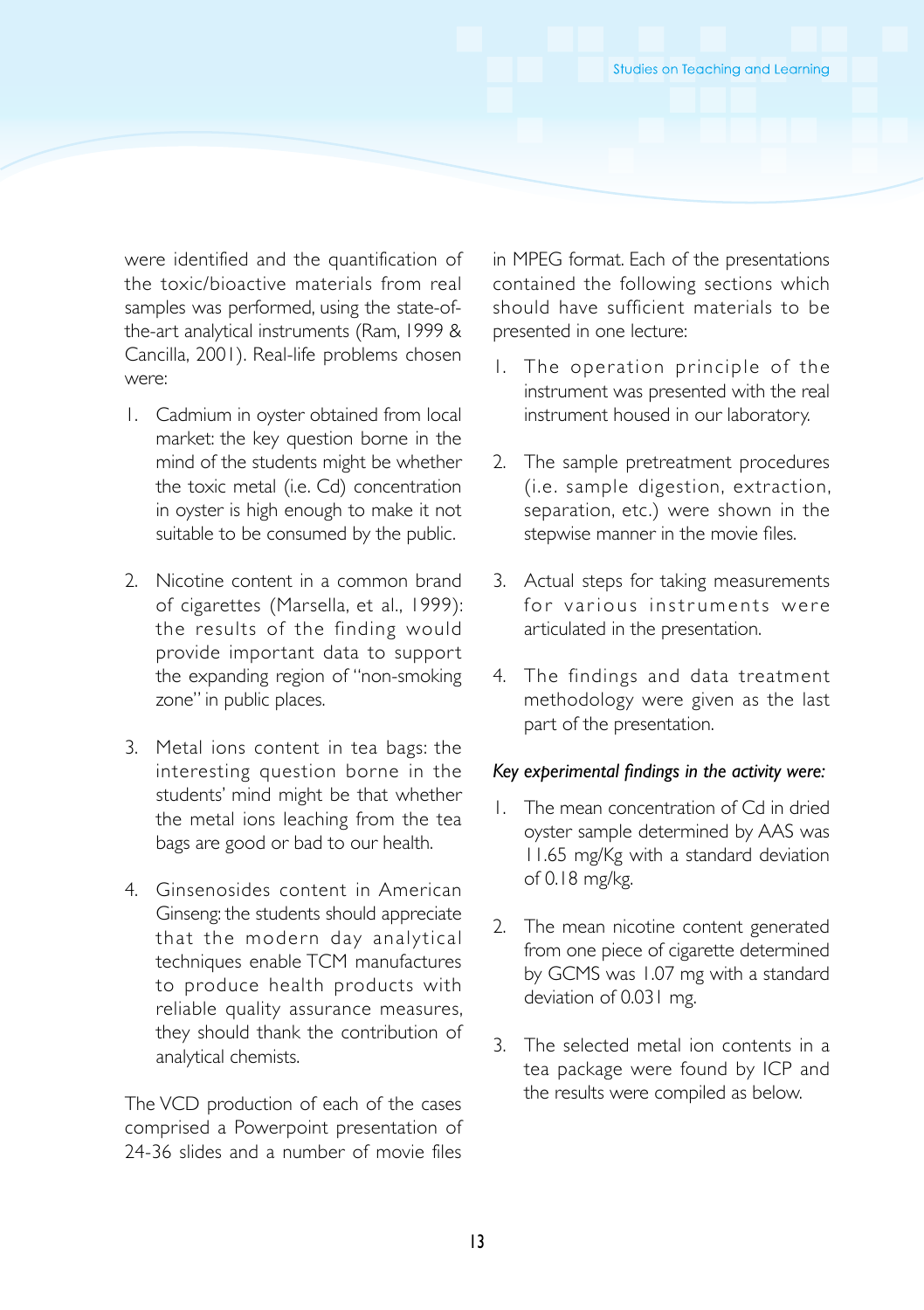| Extraction<br>method         | Al    | Mg                     | Mn |                               | Ba Zn | Сu  |
|------------------------------|-------|------------------------|----|-------------------------------|-------|-----|
| By brewing<br>(mI/L)         | 3.69  | 8.63                   |    | $1.84$   0.038   0.16   0.029 |       |     |
| By Acid digestion<br>(mg/Kg) | 755.8 | 2026.5 637.1 22.3 33.4 |    |                               |       | 209 |

4. Seven kinds of Ginsenosides were determined and quantified individually by HPLC. The findings were given as below:

|                | Ginsenoside        | Found in the | R.S.D. (%)           |
|----------------|--------------------|--------------|----------------------|
|                |                    | sample Mg/g  | of the determination |
|                | Rb                 | 16.75        | 1.2                  |
| $\mathfrak{D}$ | Rb <sub>2</sub> Rc | 0.49         | 4.5                  |
| 3              | <b>Rc</b>          | 2.54         | 3.3                  |
| 4              | Rd                 | 4.53         | 6.1                  |
| 5              | Re                 | 14.81        | IJ                   |
| 6              | Rg,                | 1.96         | 3.8                  |
|                | Gypenoside XVII    | 3.16         | L <sub>3</sub>       |
| 8              | Ro                 | 3.65         | 8.7                  |
| 9              | Fd                 | 0.65         | 3.7                  |

# **Discussion**

The VCD production not only assisted our students in consolidating their knowledge of the four core analytical instrumentations (i.e. AAS, ICP, HPLC, GC-MS), but also taught them several common sample extraction techniques such as solvent, ultrasonic and microwave extraction.

In particular, the software emphasised the sample pretreatment techniques for real sample analysis. Such skills were difficult to be acquired through normal lecturing approach. In addition, the major steps in operating these expensive instruments were clearly articulated. The students could take time to review the materials

before going to the laboratory and using the instruments to acquire real handson experience. Thus, the malpractice by students on the operation of the sophisticated instruments could be greatly reduced.

With the operational principle clearly spelt out in the VCDs of these four important analytical techniques, the software served as an ideal teaching aid for the students before they had the chance to use them in the laboratory class (i.e. *CHEM 2220 Instrumental Analysis Laborator y*). Many commercial testing laboratories in Hong Kong heavily rely on the use of these instruments for their routine operation. It is absolutely essential for our students to fully master the instruments if they aspire to secure a technical job after their graduation. We believe that the VCDs produced by this project can be used to beef-up the background knowledge of the students before they go through the job interview in an analytical laboratory.

# **Enhancement on Teaching and Learning**

A lack of interest in science among undergraduate students is a problem not just prevalent in Hong Kong universities but appears to be a global concern for educationalists worldwide. To motivate the learning attitude of the students is a challenge to all teachers and university faculties. The production of the multimedium learning package was a reasonable solution to enhance students' learning interest. We used the software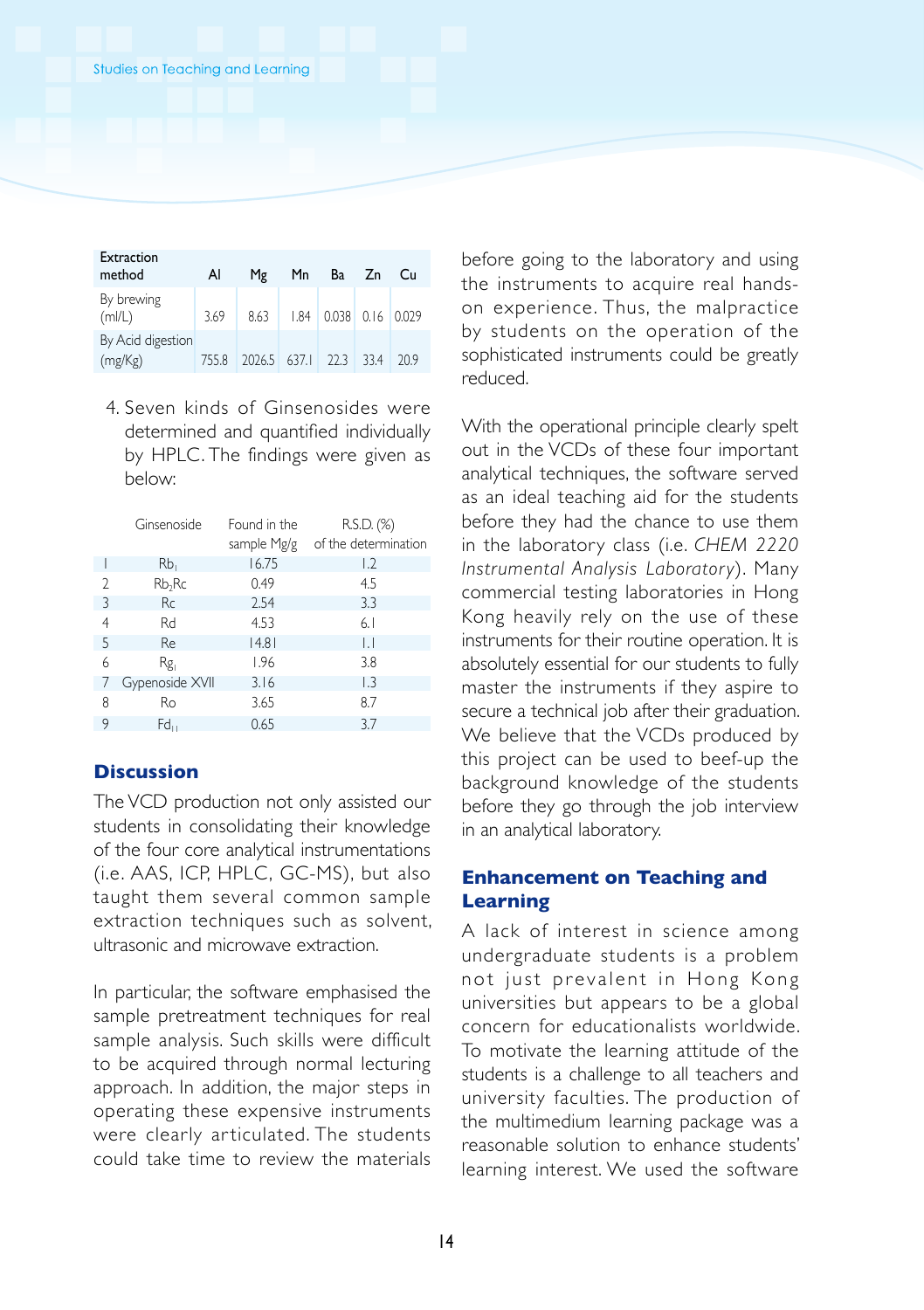in our *CHEM 2242 Instrumental Analysis* class. The real-life nature of the cases in the software enabled students to appreciate the powerfulness of the modern day instrumental techniques in protecting the well-being of the public. The movie files made the class presentation more appealing to the students and they started to feel the "fun of learning", especially for students who grew up in the Internet age. To most young students, the fun of learning science appears to be closely related to how well the materials being taught can be directly connected to things that would impact their daily lives and future careers. In this connection, we are pleased to see the availability of this teaching tool through the provision of the TDG. It vividly illustrated and highlighted the fun and practical aspect of science to the students.

To solicit feedback from the students, a questionnaire was drafted and completed by the year-two students. The result of the survey conducted is attached as appendix of the report. In general, the students agreed that the VCDs could

- 1. strengthen their understanding of the application aspects of analytical chemistry;
- 2. enhance their appreciation of sample digestion process;
- 3. extend their knowledge to other reallife case studies;
- 4. stimulate their interest in learning analytical chemistry;
- 5. assist them in understanding the

proper operation procedure of AA, ICP, GC-MS and HPLC;

- 6. help them gain confidence in performing experiments more smoothly; and
- 7. appreciate how the Department's inhouse instrumentation can solve reallife analytical problems.

Specifically, the students claimed that after viewing the software, they were more confident in employing sample pretreatment techniques which had appeared to to be very complicated before. As the content of the teaching materials was related strongly to their daily life experience, they recognised that learning analytical chemistry is of practical importance.

The software would be uploaded to the WebCT of other relevant courses of the Department, allowing students to review the materials on their own pace.

# **Limitation/Difficulties**

To implement the development plan of the project, we were fortunate to recruit a fresh M.Phil. graduate of the Department to serve as the project assistant. With sufficient analytical chemistry knowledge, he helped us to prepare most of the content of the package. However, his computing skill is not professional. As a result, the content of the software certainly has room for improvement. If we could secure a bigger budget for the project, we would build up more real-life cases to cover not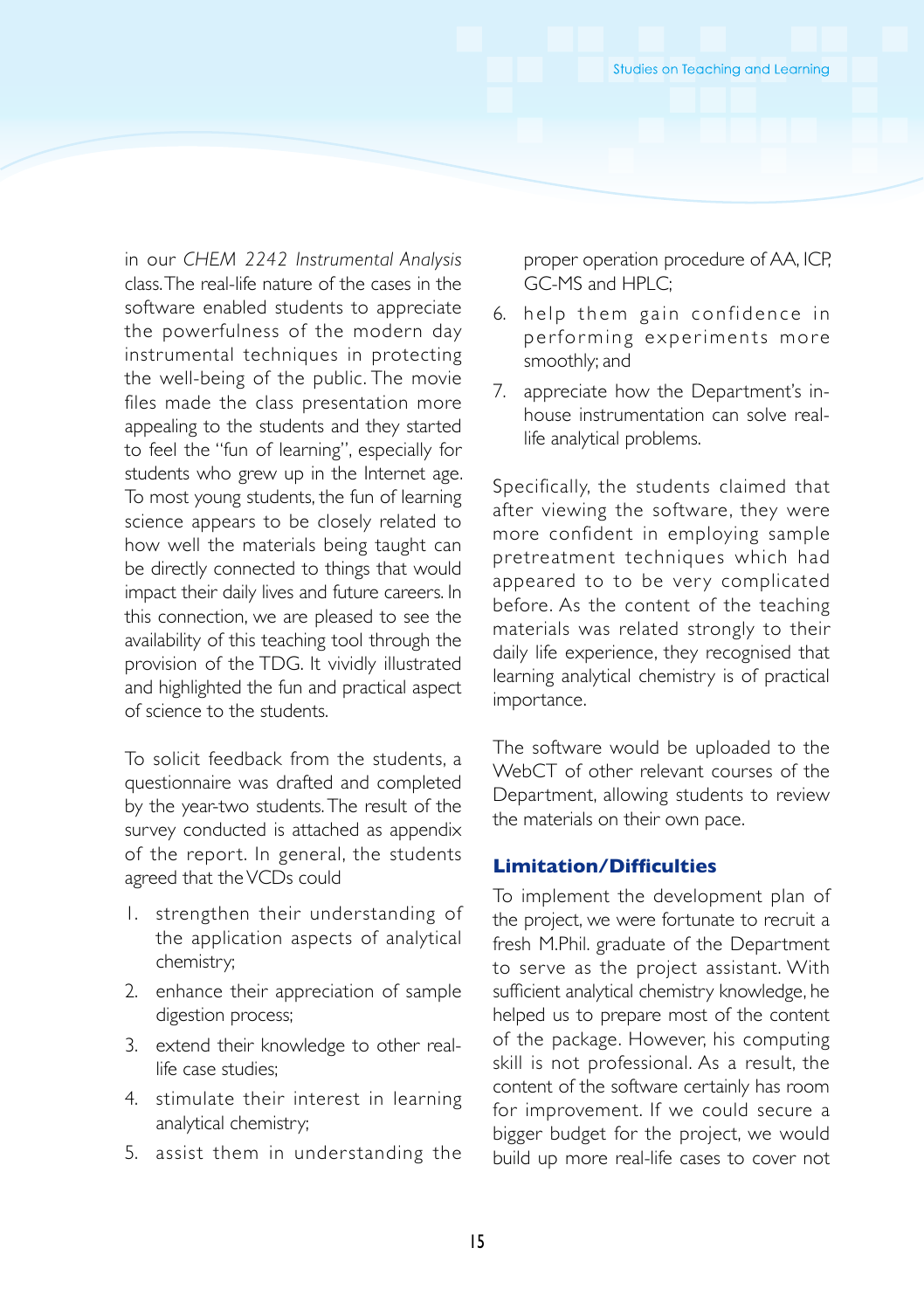only these four instrumentation techniques. Nevertheless, we are quite happy with the product generated from the project. For the information of the reviewer, the VCD product derived from the grant is enclosed for viewing.

# **Conclusion**

This multimedium software training package was the first attempt of the Department to provide a multi-purpose teaching aid for both undergraduate and MSc in Analytical Chemistry students. As a follow-up to this teaching development activity, we established a few more real-life cases in environmental chemistry (i.e. Air Pollution by Nitrogen Oxides/Examination of Lead Contamination/Treatment of Industrial copper Wastewater/Degradation of Phenols in Wastewater Samples) so as to enhance the teaching and learning experience of our staff and students.

#### **References**

Cancilla, D. A. (2001). Integration of environmental analytical chemistry with environmental law: The development of a problem-based laboratory. *Journal of Chemical Education, 78,* 1652-1660.

Currell, G. (2000). *Analytical instrumentation performance characteristics and quality.* New York: John Wiley & Sons.

Marsella, A. M. et al. (1999). An undergraduate field experiment for measuring exposure to environmental tobacco smoke. *Jour na l of Chem ica l Education, 76,* 1700-1703.

Ram, P. (1999). Problem-based learning in undergraduate education. *Journal of Chemical Education, 76,* 1122-1126.

Skoog, D. A. et al. (Eds.). (1998). *Principles of instrumental analysis.* (5th ed.). Philadelphia, PA: Saunders College Publishing.